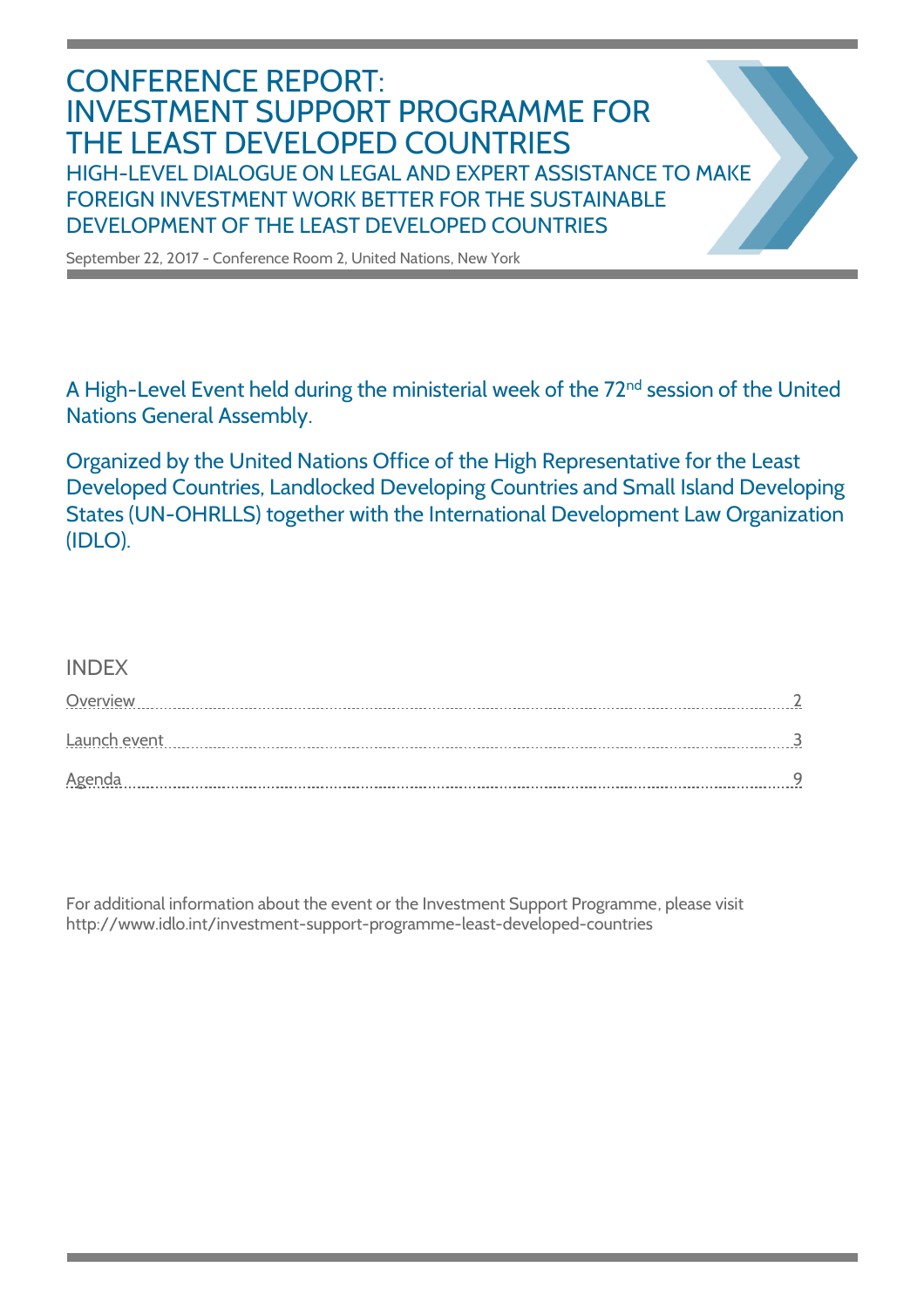# **OVERVIEW**

The 47 least developed countries (LDCs) are the world's poorest countries and typically they, and much of their private sector, do not have the human and financial resources to participate effectively in investment-related negotiations and secure the most favourable results for their economies and people.

Foreign direct investment (FDI) may generate income, jobs and technological upgrading and contribute to the sustainable development of LDCs. But, unbalanced investment projects, contracts and agreements may lead to serious implementation problems and disputes that often end up in international arbitration, disrupting the relationship between the investment partners. This entails considerable costs for the parties involved, be they governments, domestic firms or foreign investors. Well-negotiated and fair investment projects, contracts and agreements are in the long-term interest of all partners.

# ABOUT THE INVESTMENT SUPPORT PROGRAMME

The Investment Support Programme for the LDCs (ISP/LDCs) aims to provide on-demand legal and professional assistance to governments of the LDCs and under-resourced LDC firms to help them in investmentrelated negotiations and dispute settlement. The program's objective is to establish an international scheme for legal aid and expert assistance.

More specifically, the program will provide negotiation and dispute-settlement advisory and representation services to requesting LDC governments and eligible private sector entities through arranging for multidisciplinary teams to assist them in preparing for, and conducting, negotiations and participating in arbitral proceedings or alternative dispute resolution methods. The program will also arrange complementary training and capacity building activities on demand.

The ISP/LDCs will harness the services of lawyers and other experts (e.g. in tax management, tendering and procurement, accounting and financial analysis, environmental management) who are ready to provide support to the LDCs on a "pro-bono" or reduced-fee basis, including in the context of corporate social responsibility initiatives of the organizations to which they are affiliated, thus catalyzing the readiness of professionals worldwide to contribute their expertise to the sustainable development of the poorest members of the international community.

This program, designed thanks to a grant from the Government of Italy, responds to the need to help LDCs increase FDI, identified as a priority in the United Nations' Programme of Action for the LDCs for the Decade 2011- 2020 and in the 2015 Addis Ababa Action Agenda. The instrumental role of FDI for the realization of the Sustainable Development Goals, and the need to encourage it, is specifically recognized in goal 10/target 10.b.

# IMPLEMENTING PARTNERS

The program will be managed by the International Development Law Organization (IDLO), in light of its treaty based mandate and experience in the areas covered by the program, and count on the collaboration of the United Nations Office of the High Representative for the Least Developed Countries, Landlocked Developing Countries and Small Island Developing States (UN-OHRLLS). The program will have a light institutional structure and small staff. IDLO will establish a roster of individual experts as well as partnerships with law firms, professional associations, consulting firms, universities, research centers and non- governmental organizations willing to collaborate with the program. IDLO will promote complementarity with existing initiatives that provide assistance to the LDCs in areas covered by the program so as to avoid any duplication of efforts.

# ABOUT THE LEAST DEVELOPED **COUNTRIES**

The following make up the group of LDCs: Afghanistan, Angola, Bangladesh, Benin, Bhutan, Burkina Faso, Burundi, Cambodia, Central African Republic, Chad, Comoros, Dem. Rep of the Congo, Djibouti, Eritrea, Ethiopia, Gambia, Guinea, Guinea-Bissau, Haiti, Kiribati, Lao People's Dem. Republic, Lesotho, Liberia, Madagascar, Malawi, Mali, Mauritania, Mozambique, Myanmar, Nepal, Niger, Rwanda, Sao Tome and Principe, Senegal, Sierra Leone, Solomon Islands, Somalia, South Sudan, Sudan, Timor-Leste, Togo, Tuvalu, Uganda, United Rep. of Tanzania, Vanuatu, Yemen and Zambia.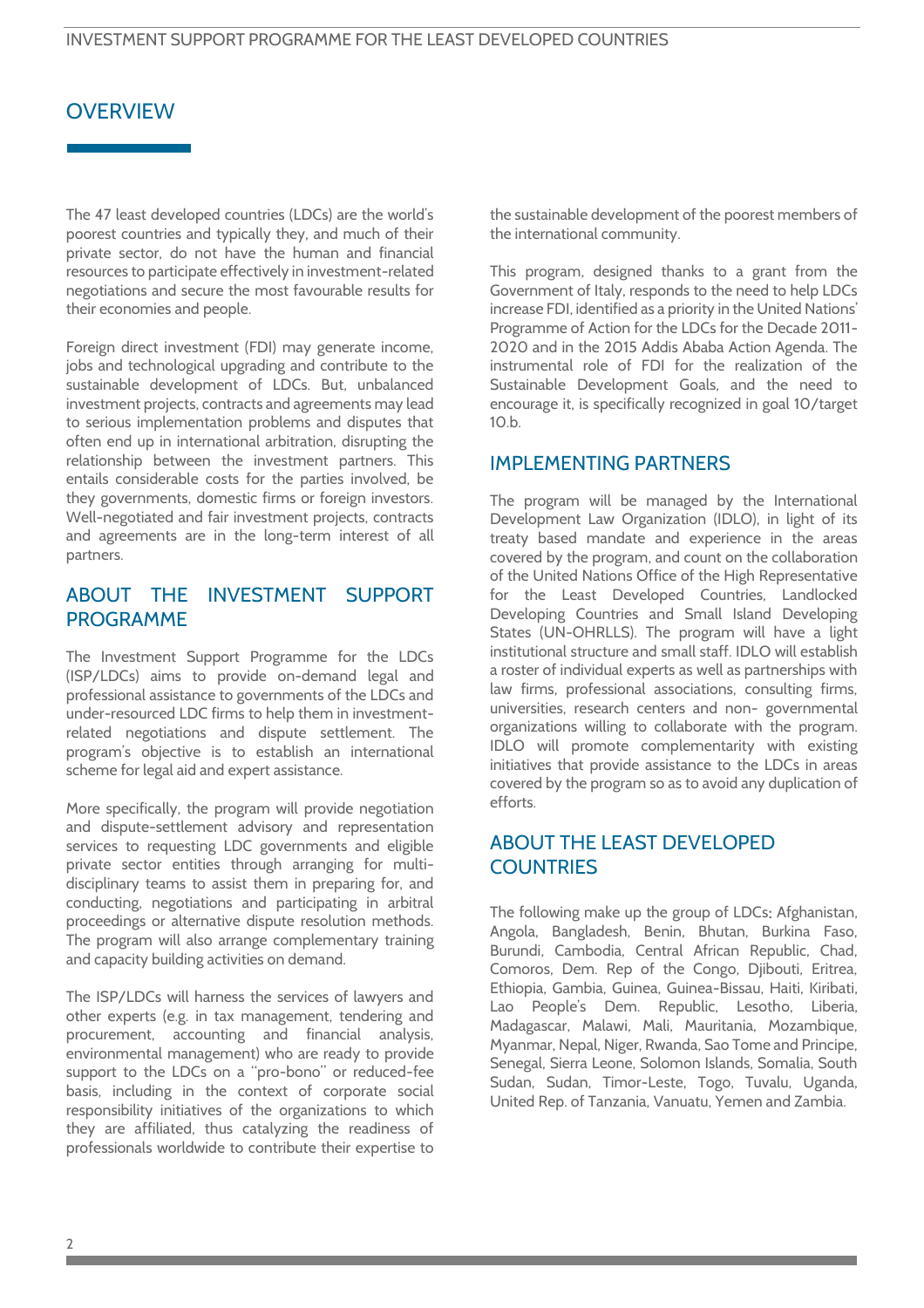# LAUNCH EVENT

The program was presented at the United Nations at a special event held on September 22, 2017 during the week of the Heads of State / Government "General Debate" at the United Nations General Assembly. The event was cochaired by the High Representative for the LDCs, Under Secretary General Fekitamoeloa Katoa 'Utoikamanu and the Director-General of IDLO, Irene Khan, who also moderated the interactive debate during the opening high level segment of the event. Subsequent expert panel discussions were moderated by Hassan Cisse, a member of IDLO's Board of Advisers.

The event featured a keynote by the Vice-President of the International Court of Justice Abdulqawi Ahmed Yusuf and addresses by the Minister of Trade, Regional Integration and Employment of the Republic of the Gambia and the Minister of Planning, Investment and Economic Development of Somalia. It was attended by over 200 participants that included representatives of the 47 LDCs from both capital and New York missions, LDCs' development partners, the legal community, international organizations, academia and civil society.

Opening the event, the High Representative for the LDCs highlighted the "capacity asymmetry" that currently prevails between host LDC countries and investors in contract negotiations; outlined the main features of the initiative; and presented IDLO as uniquely well placed to undertake responsibility for the new program.

Her statement was followed by a keynote address by Judge Yusuf who illustrated the challenges faced by LDCs in the negotiation and conclusion of investment agreements and in the settlement of disputes, particularly through arbitral tribunals; and, welcoming the ISP initiative, stressed the importance of a concerted effort to build and sustain national capacities in collaboration with existing regional training facilities.

Judge Yusuf's address set the tone for the ensuing discussion with three themes especially resonating:

- A confirmation of the strong interest and support that the program can count on from both the LDCs and its development partners;
- The need to ensure that a concern for long-term capacity building pervades the conduct of the advisory services to be extended under the ISP and all aspects of the program; and
- The imperative to pursue the program in the context of the broader challenges facing the current system of international investment agreements.

The Director-General for International Development of the European Commission announced the decision to set aside

an initial contribution of 1 million euro in support of the ISP; called on other donors to join the EU in supporting the program financially; and placed EU support in the context of European policies and commitments, such as the new EU External Investment Fund, geared to the achievement of the goals of Agenda 2030, and of the EU commitment to keep the needs of the LDCs at the center of EU's development policies and help bring private investment to bear where it is most needed.

These sentiments were echoed by the Representative of Italy who stressed the key role that private sector investments play as sources of financing of sustainable development; recalled how good and fair regulations and contracts are to the advantage of all and contribute to upholding the rule of law; and reiterated that his Government will continue to support the program and looked forward to the support of other donors, legal scholars and other experts working together to make the program a success.

Ministers from Somalia and the Republic of Gambia expressed strong interest in availing themselves of ISP services; and highlighted the timeliness of the initiative in relation to the development and investment priorities currently being pursued by their respective governments. The Representatives of Bangladesh and Eritrea similarly illustrated the needs that the program is intended to serve. The Representative of Cambodia, like the Ministers of Somalia and Gambia, indicated his government's intention to call in ISP's services.

Intervening in the debate, the Representative of UNCTAD stressed the "important gap" that ISP is being called upon to fill and the "large demand" that exists for its services, and placed UNCTAD's offer of cooperation with the program in the context of current efforts being supported by UNCTAD to promote reforms in the international investment regime and to build capacities in developing countries especially in the LDCs to enable it to serve effectively sustainable development objectives.

The intention to support and cooperate with the Program was also highlighted on behalf of the Permanent Court of Arbitration and the International Chamber of Commerce.

Summing up the debate, the Director-General of IDLO, Irene Khan, recalled that her organization was born out of the realization of the capacity gap in developing countries on legal issues and of the importance of investing in law in order to promote development – a realization now codified in terms of policy in Goal 16 of the 2030 Agenda for Sustainable Development. Working on the ground in a number of LDCs around the world, she said, IDLO has witnessed the imbalance between international investors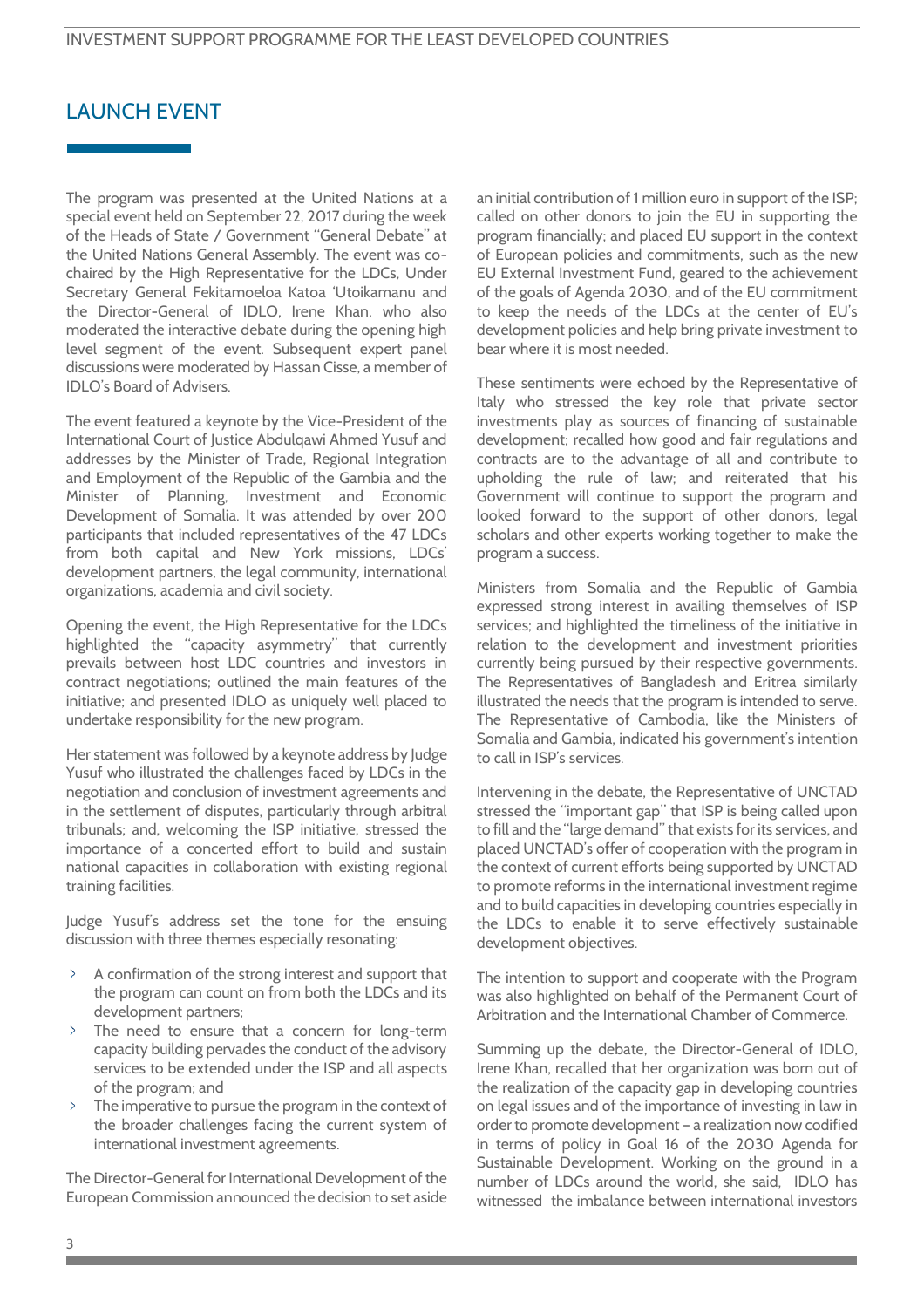on the one hand, and governments or private sector entities in those countries on the other: "Whether it is in the context of the extracting industry in Sub-Saharan Africa, or in relation to arbitral proceedings for example in Asia, we have seen a limited number of government lawyers sit across the table from variable armies of experts and well resourced international law firms on the other side… There is clearly an imbalance of arms in these situations."

The Director-General recalled that 47 LDCs have a combined population of almost a billion people and comprise of the poorest populations of the world, in spite of the great potential they possess in terms of human capital and natural resources. "The Initiative being presented today was conceived as an integral part of the effort to help unlock that potential," she stated. Law alone, she pointed out, is not the answer to all problems of trade and investment in the LDCs; it can however play a significant role.

The Director-General then went on to outline some of the most innovative features of the program: the fact that it had been conceived as a genuine public-private partnership; its design as a "bespoke service," tailored to meet the specific and diverse needs of LDCs – needs to which the Program, responding to requests from recipient countries would aim to provide "contextually relevant and locally owned responses"; and the intention to ensure that, while seeking to respond to immediate needs , the program, in all its components, would be geared to build and strengthen local capacity and expertise for the longer-term, paying particular attention to supporting businesses owned by women as well as individuals from other marginalized and excluded groups.

She concluded by pointing to a number of key differences in the current situation, as compared to that prevailing in past decades, that augured well for the success of the program: the different environment that now exist for development, with trade and investment currently at the heart of development policy; the fact that the LDCs themselves are aware more than ever before of the need to build legal capacity; a much stronger commitment to sustainable development on the part of the private sector; and, last but not least, the new international consensus that has emerged around the policy framework set in the 2030 Agenda for Sustainable Development. Ultimately, success – she concluded – will depend on all of us working together: "This is a partnership not just of the High Representative's Office and IDLO; it is a partnership involving the private sector organizations, the law firms, the management consultancies, and other business groups that want to join it. It is also a partnership with the LDCs themselves…This is a long journey on which we are embarking…. The 2030 Sustainable Development Agenda is about leaving no one behind. The LDCs cannot be left behind in this; we have to make this journey together."

An initial list of international legal firms that have expressed interest in partnering with the program was circulated during the meeting.

The high-level segment of the event was followed by two expert panel discussions involving renowned legal experts and practitioners dealing with LDCs' support requirements in relation respectively to investment negotiations and dispute settlement. The debate and papers submitted by the expert panelists will be published by the United Nations and will feature in a forthcoming website dedicated to the Program.

In their annual ministerial meeting held in the afternoon of September 22, 2017 following this event, LDCs Ministers, in assessing recent developments concerning FDI flows to LDCs, expressed appreciation for the initiative "aiming at providing legal and technical support to LDCs in investment-related negotiations and dispute settlement and at providing the capacity of the investment promotion agencies of LDCs to attract, diversify and retain FDI and derive maximum benefit from it.

# SUMMARY OF THE DEBATE

At the opening of the meeting, the High Representative for the Least Developed Countries, Landlocked Developing Countries and Small Island Developing States recalled the crucial catalytic role that FDI plays in enhancing productive capacities and creating jobs and expertise, while at the same time highlighting the concern that they remain concentrated only in a limited number of countries and economic sectors. By helping address the "capacity asymmetry" that currently prevails in the face of increasingly complex investment negotiations, and avoid, in the interest of all, costly international litigation when contractual disputes arise, the new Investment Support Program could make a distinctive contribution to the effort towards larger and more diversified flows across all LDCs and ensure that their benefits are maximized.

The High Representative expressed gratitude to the Government of Italy for its generous financial support of the process of conceptualization of the program that had started at an event during the 2016 Mid-Term Review of the Program of Actions for the LDCs and thanked IDLO for partnering with the United Nations in the program design and for now "taking on responsibility for the program". "As an intergovernmental organization, she said, "IDLO counts many of the LDCs among its member as well as program countries. Due to its mandate, experience in providing advisory and capacity building services in legal areas central to the key objectives of the program, and its close relationship with the United Nations and commitment to the Sustainable Development Goals, IDLO is especially well placed to undertake this responsibility in an effective and responsive way. We are sure that with the strong leadership of [IDLO Director-General] Ms. Khan and her dedicated staff, the program will be a success. My Office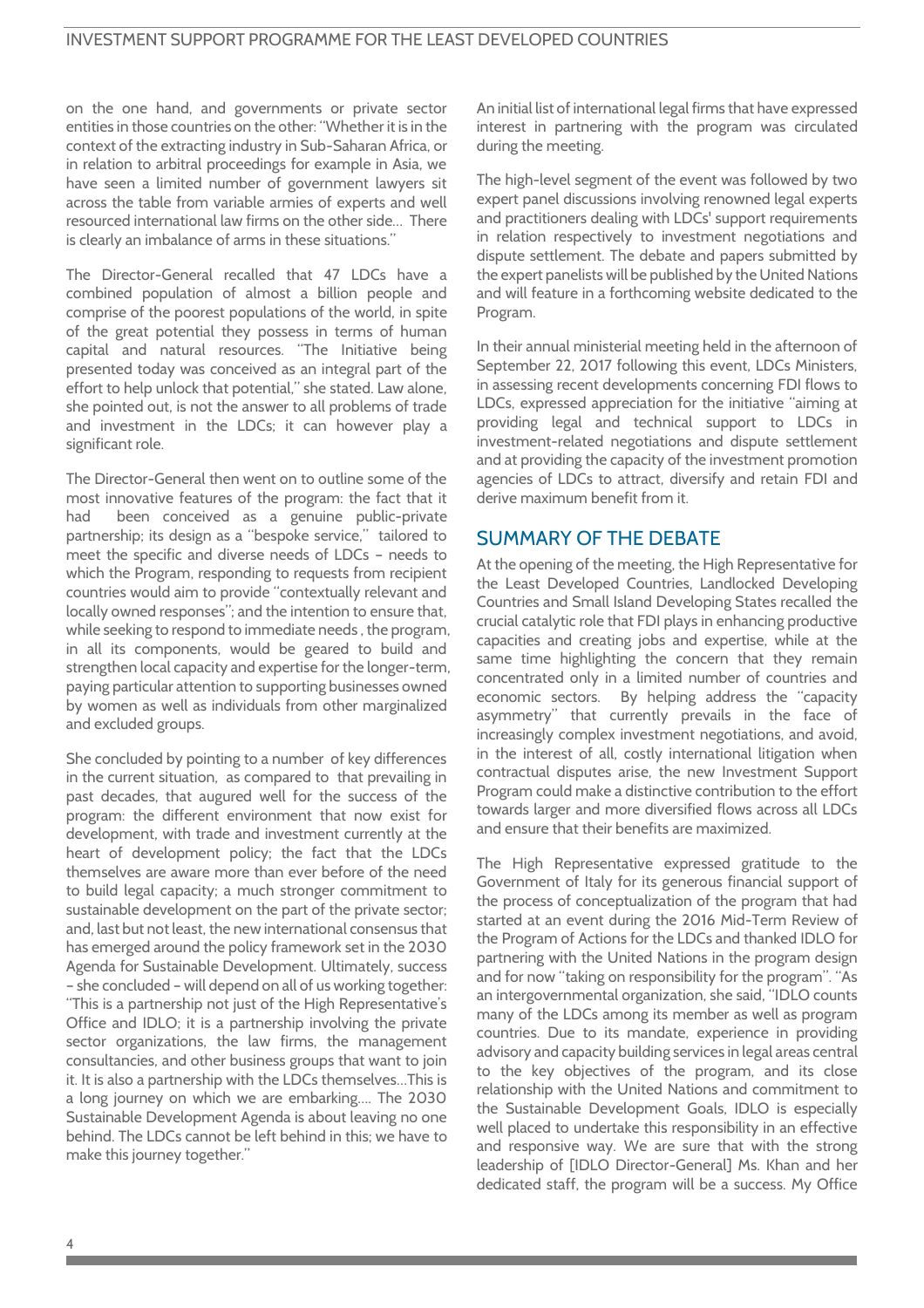will continue to support the program in any way we can, including by participating in its Steering Committee."

Judge Yusuf, Vice President of the International Court of Justice, in his keynote address illustrated the range of challenges that LDCs face in the negotiation and conclusion of investment agreements and in the settlement of disputes, focusing in particular on Bilateral Investment Treaties. He pointed to the position of disadvantage in which LDCs find themselves having often to negotiate on the basis of model agreements placed on the table by the negotiating partner that may contain standards and formulations that have been subject over time to tribunal interpretations of which they may not be aware. The situation, he stated, is beginning to improve with efforts, such as those underway within the Southern Africa Development Community, to develop a model bilateral investment treaty for its members that includes obligations by investors in relation to social, environmental and other standards that are not normally embodied in investors' model agreements, and with similar work being undertaken in the context of the Common Market for Eastern and Southern Africa Agreement, but strong negotiation imbalances remain. In the same context, he illustrated the LDCs' position of disadvantage in connection with the proceedings of distant arbitral tribunals with poor representation of arbitrators from developing countries. He concluded by welcoming the ISP initiative, and stressing the importance of a concerted effort towards building and sustaining national capacities. This effort, he felt, would greatly benefit from IDLO's long and strong record in this regard, and should engage experienced regional training facilities such as the African Institute of International Law that operates in partnership with the African Legal Support Facility of the African Development Bank.

The Director General for International Cooperation and Development of the European Commission, reiterated in his intervention that the needs of the LDCs "remain at the center" of the EU development policy and commitments, and of the vision, rooted in Agenda 2030, embodied in the new European Consensus for Development. He announced the decision to set aside a contribution of 1 million euro in support of the ISP.

"The development narrative and action," he said, "is shifting progressively towards investment," adding that "if partner and beneficiary countries are not equipped to define their needs, to protect their interests and to be able to analyze opportunities and risks, [investments] will not allow partners to grow and be stronger in capacity terms. I hope that this consideration can motivate others to join us in supporting financially this operation." He concluded by announcing that shortly the EU will be equipped with an External Investment Fund which will set up guarantees to cover in full political and commercial risks for private investment, particularly in LDCs. Our goal, he stressed, is to bring private investment precisely where needs are higher and where, in mobilizing private investment, we can also

contribute to a better business and legal environment, in synergy with the host country's development plan.

The Minister of Planning, Investment and Economic Development for the Federal Republic of Somalia referred to economic development and youth unemployment as "key challenges" to sustaining peace and stability in his country. FDI can be critical to meeting these challenges, he said, but for this benefit to accrue, current imbalances at the negotiating table between investors and recipient country must be addressed and a transparent process must be put in a place that is perceived as fair by all stakeholders in the host country. "When negotiators leave one party at a disadvantage from the outset, stakeholders notice," he said. This may lead to grievances and possibly even instability that risk negating the benefit of the investment not only for the host country, but also for the investor. As Somalia seeks to rebuild its economy, "we feel that this program is designed for us," he told the meeting. The Minister concluded by referring to the good partnership already established with IDLO on legal reform and institution building and stating that this initiative would add a new timely dimension to the relationship.

The Minister of Trade, Regional Integration and Employment of the Republic of Gambia also referred to the ISP as a timely initiative that her government warmly welcomed. The program, she said, will help make available the support, expertise and access to institutions that are necessary to level the playing field in contract negotiations and to meet the Gambia's most pressing needs in its priority investment sectors, which range from energy, oil and gas explorations and mineral mining, to infrastructure development and agriculture. The government's ambition, she noted, is to "transform the economy into a predominantly service economy and a business hub for the sub-region". "All sectors are open for investment," she emphasized. The Minister expressed the hope that the Gambia Investment and Export Promotion Agency, established by Parliament, would be a key beneficiary of the program and urged that capacity development be made central to the program "so that over time our institutions can develop these vital skill sets". Fair contracts, she stressed, are in the long run in the best interest of all partners. She concluded by saying "we eagerly anticipate the implementation of this program —with capacity building at the heart of it."

The Representative of Italy, speaking on behalf of the Directorate for Development Cooperation of the Italian Ministry of Foreign Affairs and International Cooperation, expressed satisfaction that the financial contribution of his government had contributed to the launch of what appeared to be a very promising new program for LDCs, aimed at increasing sustainable FDI in the LDCs and for them to derive greater benefits for their people and economies. He recalled that at the 3rd Conference for Financing for Development in Addis Ababa, the international community had recognized that mobilization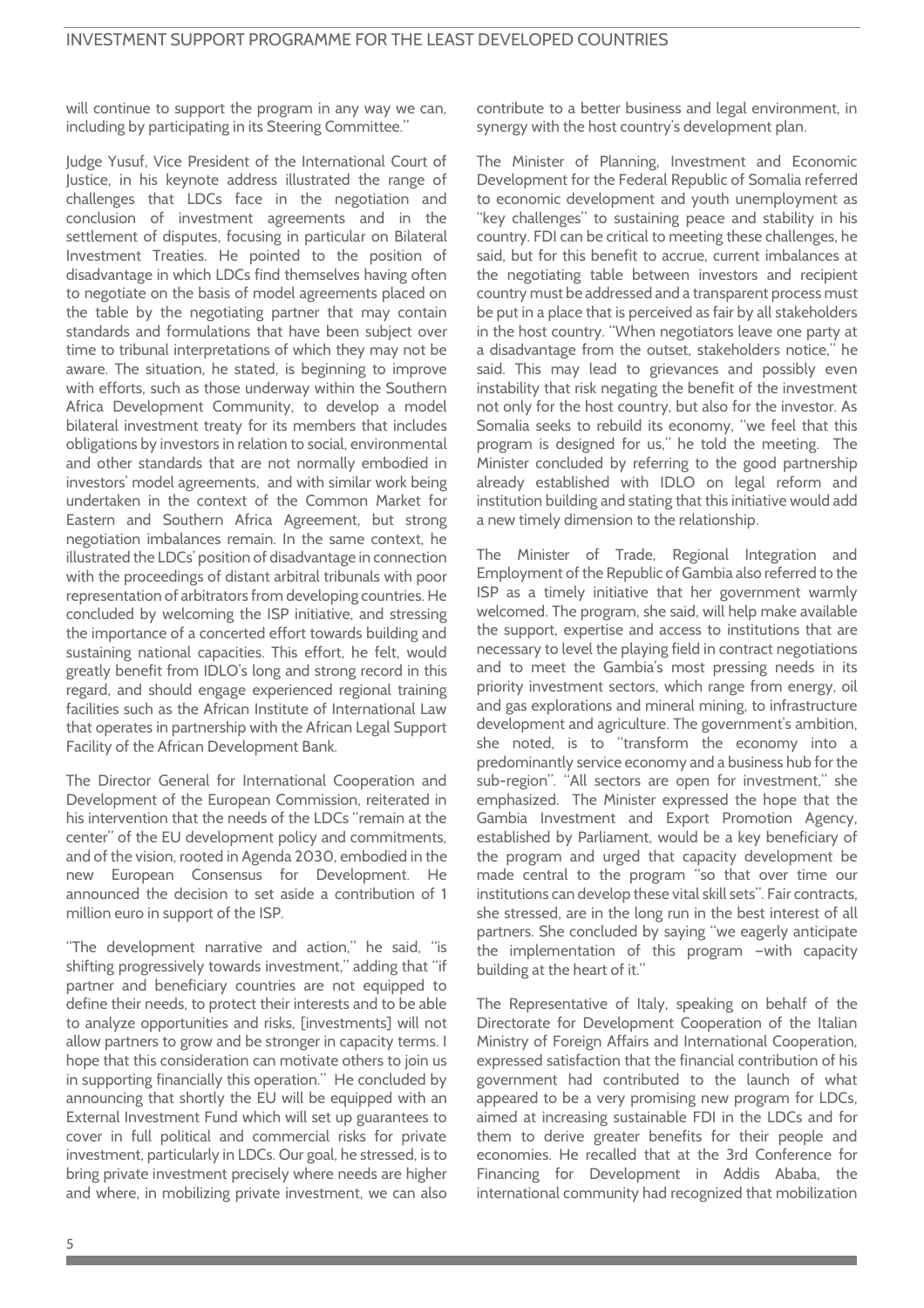of private sector investment, especially FDI, is an essential source for financing sustainable development, and stated that Italy fully shares the vision on these issues that had just been outlined by the Director General for Development Cooperation of the European Commission. He stressed that while FDI flows to LDCs remain very low and are highly concentrated in a few countries and in the mining and oil sectors, they hold great potential as agents of sustainable development. FDI, he noted, can help LDCs' economies diversify, be less dependent on the extractive sector and become more productive, creating jobs and spurring new business ventures at the national and local levels; at the same time, poor regulations and poorly negotiated contracts may lead to loss of public revenues, foster corruption, cause natural resource over-exploitation and environmental and social degradation, and can easily lead to litigation with negative consequences for all the parties involved. Conversely, he stressed, well-crafted contracts are to the advantage of all parties, contribute to upholding the rule of law, and are also less likely to lead to conflict and costly litigation in courts. The same is true for international agreements in areas of investment promotion and protection - the bilateral investment treaties. Hence the importance of providing assistance, training and capacity building to LDCs' governments and companies that may need support to effectively negotiate contracts and agreements. These considerations, together with the fact that the objectives of the program are wholly consistent with Italy's increasing commitment to LDCs' sustainable development in the framework of the 2030 Agenda, were the basic reasons that had led his government to support its launch.

Noting with satisfaction that many law firms had responded very favorably and were ready to put their expertise at the disposal of the LDCs, he expressed confidence that the program would provide a practical contribution to make FDIs work for the sustainable development of the LDCs, and concluded by stating: "Italy will continue to support it. We look forward to other donors participating in its implementation as well as the legal profession and other relevant experts stepping up to make this program a success."

The Director of the Investment Division of the United Nations Conference on Trade and Development (UNCTAD), congratulated the Office of the High Representative and IDLO for launching this new program, which, he said, "fills an important gap" for which there is "large demand". He reviewed past efforts to build a facility to provide advisory services to developing countries in relation to investment negotiations which did not succeed because of the inability to secure sustainable financing as well as constraints arising from the mandates of the sponsoring organization in relation in particular to dispute settlement. The new program, given its focus on the LDCs and on partnership with the private sector, presented promising new features and could count on UNCTAD's close collaboration. Stressing the importance of technical assistance programs in the investment area to be pursued in context of the broader challenges facing the current international investment regime and of the imperative of its reform to enable it to serve sustainable development objectives, the representative of UNCTAD recalled that 90 per cent of the investment treaties currently in force were entered into in the 1990s and were not as such framed in a sustainable development perspective. Also, over 80 per cent of these treaties do not contain investment facilitation provisions. He noted that, as a contribution to the broader international effort to ensure that the investment regime is truly supportive of the investment development goals, UNCTAD, in its latest World Investment Report, has put forward a number of options for dealing with older generations' treaties, and a proposed policy framework that can assist countries in formulating national and international investment policies to guide their investment negotiations. He regarded these tools as complementary to the new ISP initiative, and expressed the hope that UNCTAD's forthcoming International Investment Treaties Conference would serve to help build consensus towards an investment regime truly supportive of the sustainable development objectives.

Other interventions included statements by:

- The Secretary General of the Permanent Court of Arbitration who outlined the functions of the Court and the training activities it undertakes both bilaterally and in cooperation with the United Nations and the African Union; and indicated the Court's readiness to support the ISP and pursue discussions with IDLO on specific modalities of cooperation.
- The Representative of Bangladesh, Head of the Bangladesh Investment Authority, who highlighted the impressive growth that his country's economy continues to undergo, but also the weaknesses it faces in doing business, with regard in particular to "contract enforcement". He referred to tensions in the global trade and investment regime; and expressed appreciation for the ISP as a welcome new instrument in the effort to develop LDCs' capacities in the trade and investment areas both bilaterally and regionally.
- The Representative of Cambodia, who expressed strong support for the new program, and indicated his country's interest in seeking assistance from the ISP in the context of the processes underway in his country to review its current bilateral investment agreements and of its objective to ensure that such agreements benefit both the host country as well as the investor and avoid, to the extent possible, resorting to arbitration courts.
- The Representative of Eritrea, who stressed the importance of LDCs making their "voices heard", and expressed the conviction that achieving sustainable development is the result of internal effort anchored on leadership and civil esteem as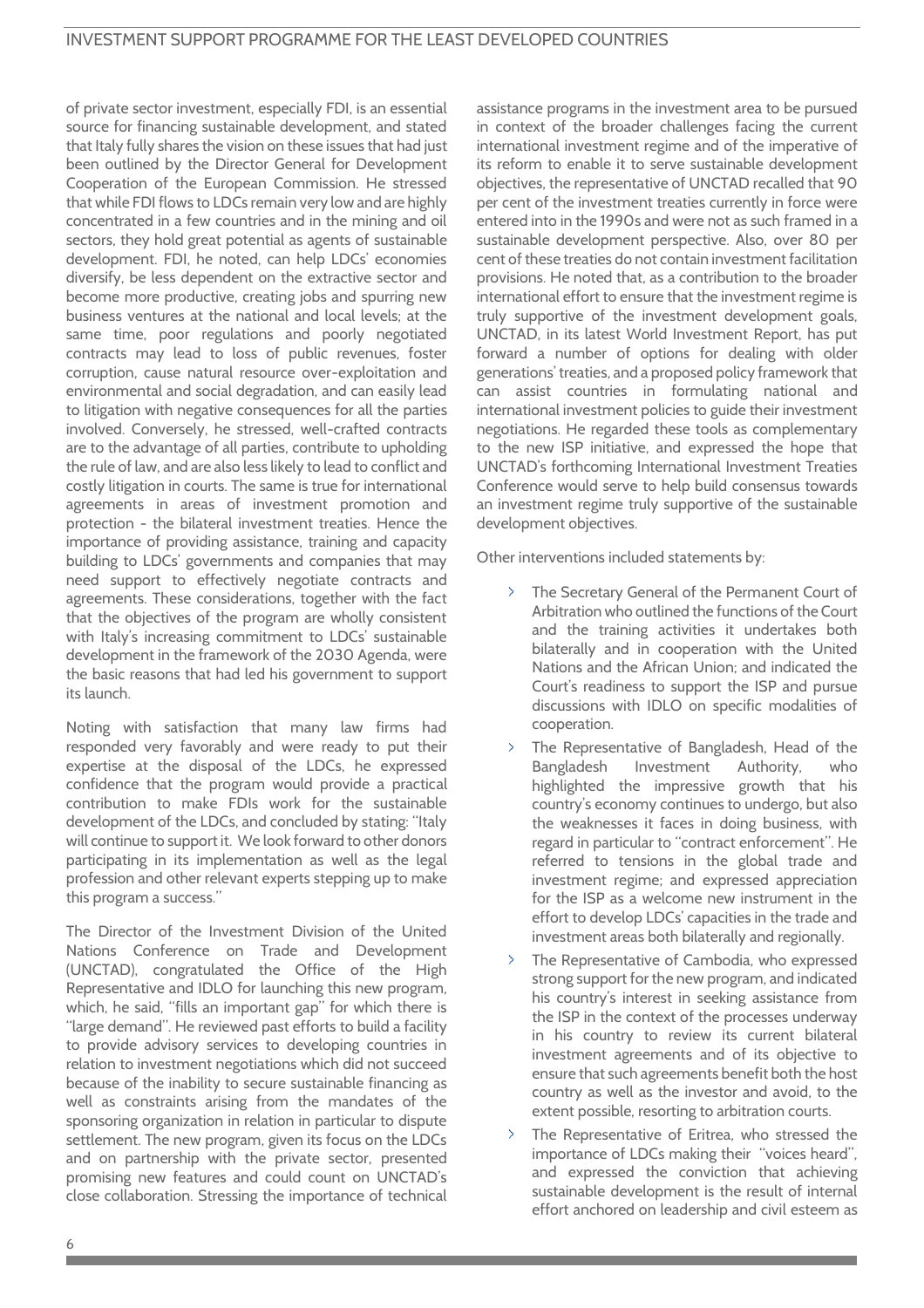well as the maintenance of a conducive investment climate; welcomed the new Investment Support Program along with the establishment and operationalization of the new Technology Bank for LDCs; and called for migrants, irrespective of their status, to have access to financial institutions to pursue investments.

The Representative of the International Chamber of Commerce, who applauded the launch of the ISP and indicated that she looked forward to working with IDLO and other partners to bring their expertise to bear on the promotion of the initiative.

Summing up the debate, the Director-General of IDLO, Irene Khan, recalled that her organization was born out of the realization of the capacity gap that exists in developing countries on legal issues: established in 1983 as the International Development Law Institute, it became in 1988 a treaty-based intergovernmental organization, as governments realized the importance of investing in law in order to promote development. This realization, she said, and the recognition that law is a critical ingredient for successful trade and investment have now been "codified" in terms of policy in Goal 16 of the 2030 Agenda for Sustainable Development. She went on to recall that, as an organization that works on the ground in a number of LDCs around the world, IDLO has over the years witnessed the imbalance between international investors on the one hand, and governments or private sector entities in those countries on the other: "Whether it is in the context of the extracting industry in Sub-Saharan Africa, or in relation to arbitral proceedings, for example in Asia," she said, "we have seen a limited number of government lawyers sit across the table from veritable armies of experts and wellresourced international law firms on the other side… There is clearly an imbalance of arms in these situations."

The 47 LDCs, the Director-General observed, have a combined population of almost a billion people. They comprise the poorest populations of the world, in spite of the great potential they possess in terms of human capital and natural resources. She saw the new initiative as an integral part of the effort to help unlock that potential. Law alone is not the answer to all problems of trade and investment in the LDCs, she added. It can, however, play a significant role. She outlined in this context a number of innovative elements built into the design of the program that had been corroborated by the debate and held promise of making a concrete impact on the needs being addressed.

The first element was that it had been conceived as a genuine public-private partnership. The response received thus far from legal firms and other experts prepared to provide services on a pro bono or reduced fee basis, she stressed, was very heartening in this regard.

A second innovative feature that she projected was that the program had been conceived as a "bespoke service", tailored to meet the specific needs of LDCs. LDCs, she stressed, are a diverse group - both the legal and the development challenges vary significantly from country to country. The program would aim to work with the recipient countries to design "contextually relevant and locally owned responses", rather than promoting a cut-and-paste approach based on international best practice that, she said, "may be very convenient, but does not necessarily produce the results".

She added that across the different dimensions of the program "we must not and will not supplant national capacity, but seek to build it". "That has to be a key goal," she stressed, "working together with the countries to strengthen institutions, to strengthen their own capacity, to strengthen their legal profession. If this program is to be sustainable, it must both meet immediate needs, but at the same time also invest for the longer term through capacity development."

She added that "just as a bird needs two wings to fly, you need to invest in women as well as men when it comes to business, trade and economic development". The program will therefore pay particular attention to supporting businesses owned by women as well as individuals from other marginalized and excluded groups.

Referring to the UNCTAD representative's statement, who had recalled that this was not the first time such an effort has been made, she pointed to a number of key differences in the current situation, as compared to past decades. First, as the Director General from the European Commission had mentioned, there was now a different environment for development, where trade and investment are at the heart of development policy. Second, as had been emphasized by many speakers, the LDCs themselves are now acutely aware of the need to build legal capacity. Third, there is now a much stronger commitment from the private sector: "This is not a conflict of interest," she said. "It is actually a synergy of interests that we see here." Finally, and perhaps most importantly, there is now a new international consensus around the policy framework set in the 2030 Agenda for Sustainable Development, which creates a very different dynamic than the policy environment that existed in the past. Ultimately, success, she concluded, will depend on all of us working together. "This is a partnership not just of the High Representative's office and IDLO; it is a partnership involving the private sector organizations, the law firms, the management consultancies, and other business groups that want to join it. It is also a partnership with the LDCs themselves. So in that sense this is a multilateral, private sector and public sector government partnership that we are aiming for... This is a long journey on which we are embarking… The 2030 Sustainable Development Agenda is about leaving no one behind. The LDCs cannot be left behind in this; we have to make this journey together."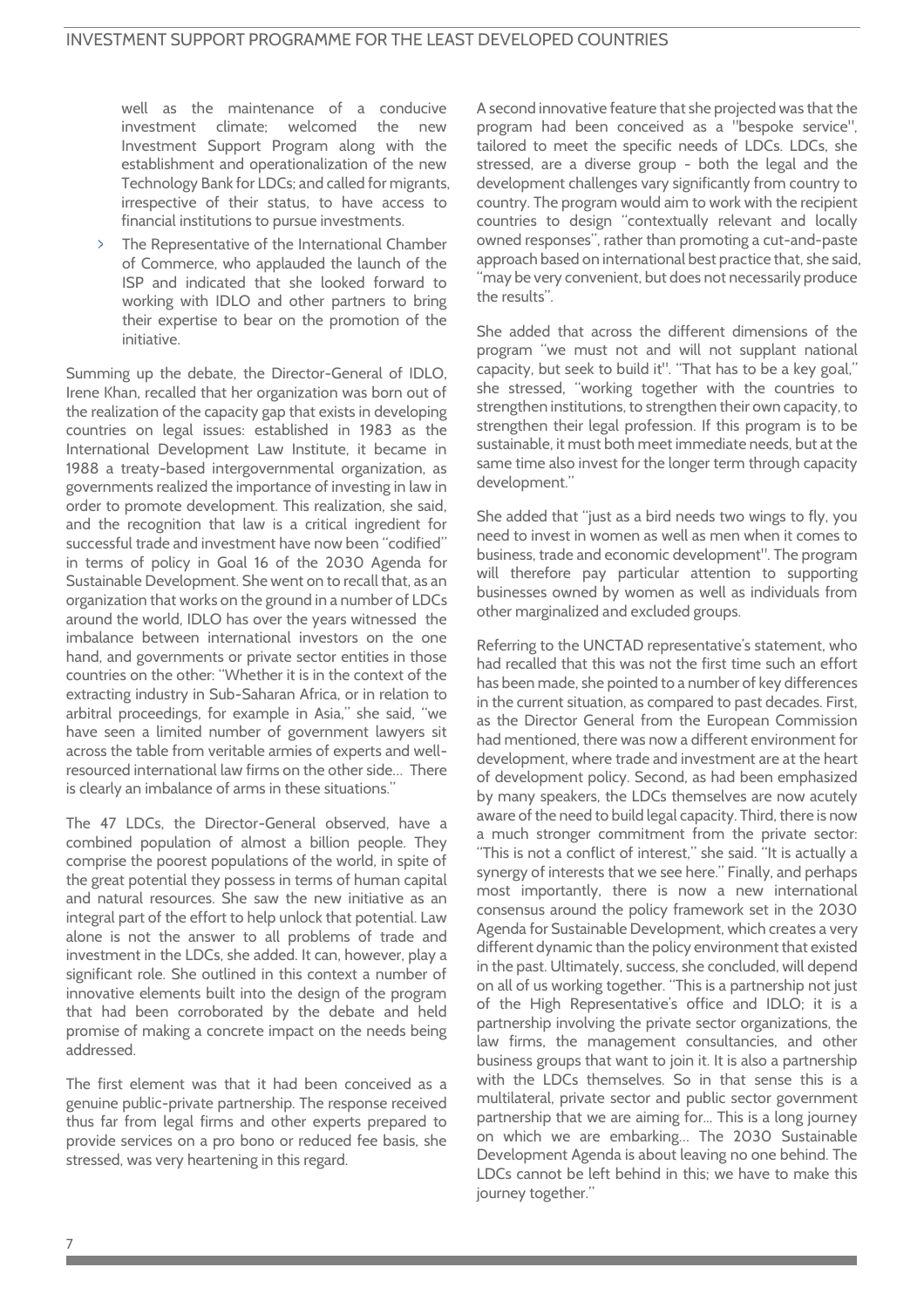## INVESTMENT SUPPORT PROGRAMME FOR THE LEAST DEVELOPED COUNTRIES

Closing the event, at the end of the panel discussions that followed the high-level part of the meeting, the Director-General thanked UN-OHRLLS along with the governments of the LDCs and of their development partners that had participated so numerously and actively in the meeting; the institutions, particularly UNCTAD and IFAD, that had offered to collaborate with the program, the legal firms and individual experts that had indicated their readiness to lend their legal and professional assistance; and to all those who had shared during the meeting their experience, knowledge and expertise to contribute to the success of the initiative. She expressed special thanks to the Director-General for Development Cooperation of the European Commission for "giving us fuel to make this journey happen" and appealed to others to also contribute financially and politically to the initiative. She committed to carry forward the program in a wholly transparent and inclusive way as a global endeavor "where knowledge will be shared across regions, across countries and within them" and called on all to "be part of the journey with us".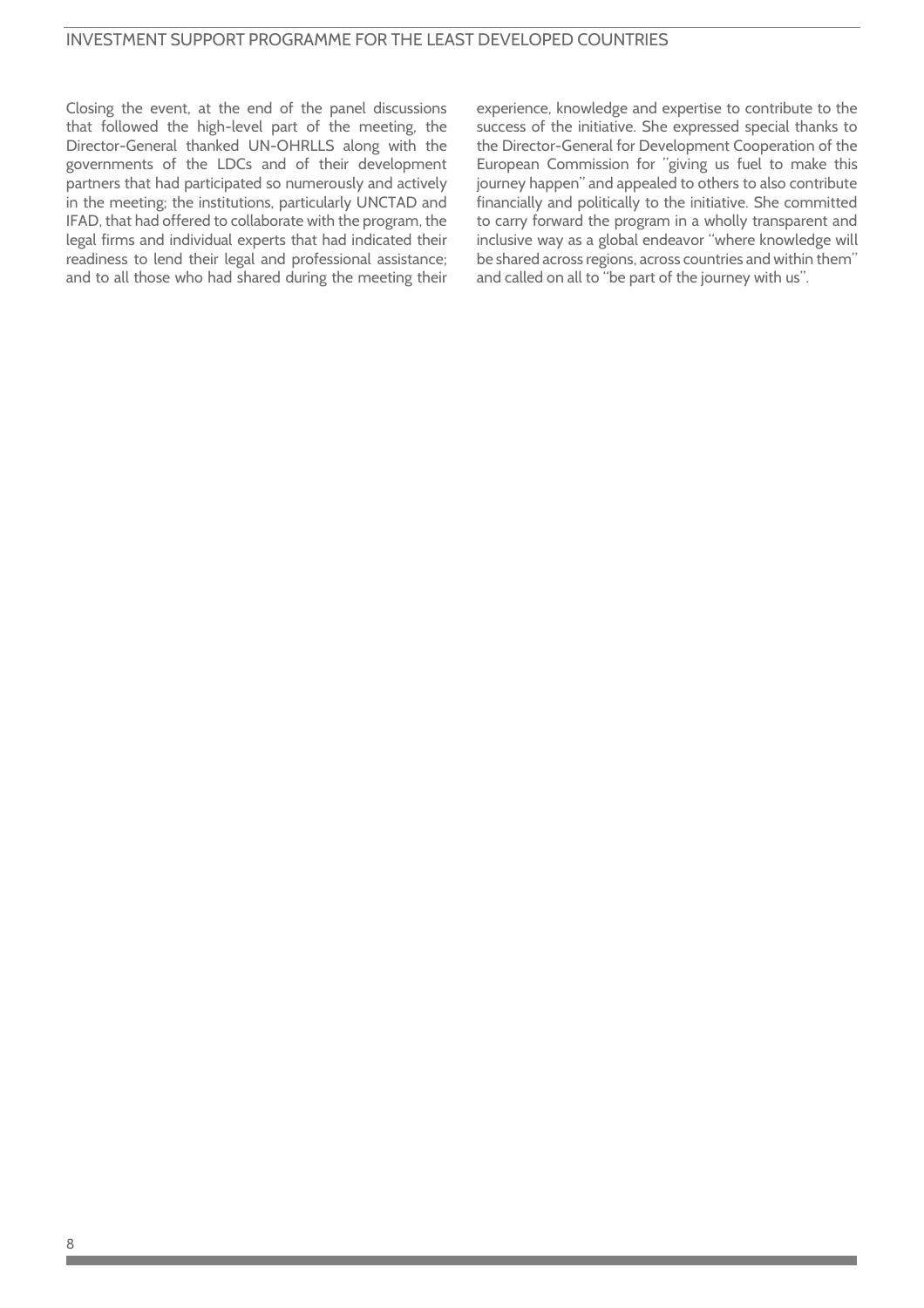INVESTMENT SUPPORT PROGRAMME FOR THE LEAST DEVELOPED COUNTRIES

# AGENDA

# INVESTMENT SUPPORT PROGRAMME FOR THE LEAST DEVELOPED COUNTRIES

# HIGH-LEVEL DIALOGUE ON LEGAL AND EXPERT ASSISTANCE TO MAKE FOREIGN INVESTMENT WORK BETTER FOR THE SUSTAINABLE DEVELOPMENT OF THE LEAST DEVELOPED COUNTRIES

## September 22, 2017, 10:00 am - 1:00 pm Conference Room 2, United Nations New York, USA

## OPENING REMARKS BY THE CO-CHAIRS

- Fekitamoeloa Katoa 'Utoikamanu, Under Secretary-General and High Representative for the LDCs, UN-OHRLLS
- Irene Khan, Director-General, IDLO

## INTRODUCTION

 Fekitamoeloa Katoa 'Utoikamanu, Under Secretary-General and High Representative for the LDCs, UN-OHRLLS

#### **KEYNOTE ADDRESS**

Abdulqawi Ahmed Yusuf, Vice-President, International Court of Justice: "The challenges for the LDCs in investment related negotiations and settlement"

#### **STATEMENT**

**EXET Stefano Manservisi**, Director-General for International Cooperation and Development, European Commission

#### **ADDRESSES**

- **H.E. Jamal Mohamed Hassan**, Minister of Planning, Investment and Economic Development, Federal Republic of Somalia
- **H.E. Dr. Isatou Touray**, Minister of Trade, Regional Integration and Employment, Republic of The Gambia
- Luigi De Chiara, Minister Plenipotentiary, Directorate of Development Cooperation, Ministry of Foreign Affairs and International Cooperation of Italy

#### **INTERACTIVE DISCUSSION**

Interventions by High-Level Representatives from the LDCs and Development Partners

#### **CONCLUDING REMARKS**

**Interne Khan, Director-General, IDLO** 

#### **PANEL 1: THE LDCs AND MEETING THE CHALLENGES OF INVESTMENT NEGOTIATIONS**

Moderated by Hassan Cisse, Member of IDLO Board of Advisors and former Director, Governance and Inclusive Institutions, Governance Global Practice, World Bank

- Surya Subedi, University of Leeds: "The art of negotiating investment treaties and investment contacts in a changing world of international investment law"
- Mamadou Hebié, University of Leiden: "Negotiations and the creation of legitimate expectations for investors"
- Paolo di Rosa, Arnold & Porter Kaye Scholer: "Dispute resolution clauses in investment agreements"
- Kyi Kyi Than Aung, Director of the Commercial Contracts Division, Union Attorney General's Office, Myanmar: "The challenges of investment negotiations for small economies: the case of Myanmar"